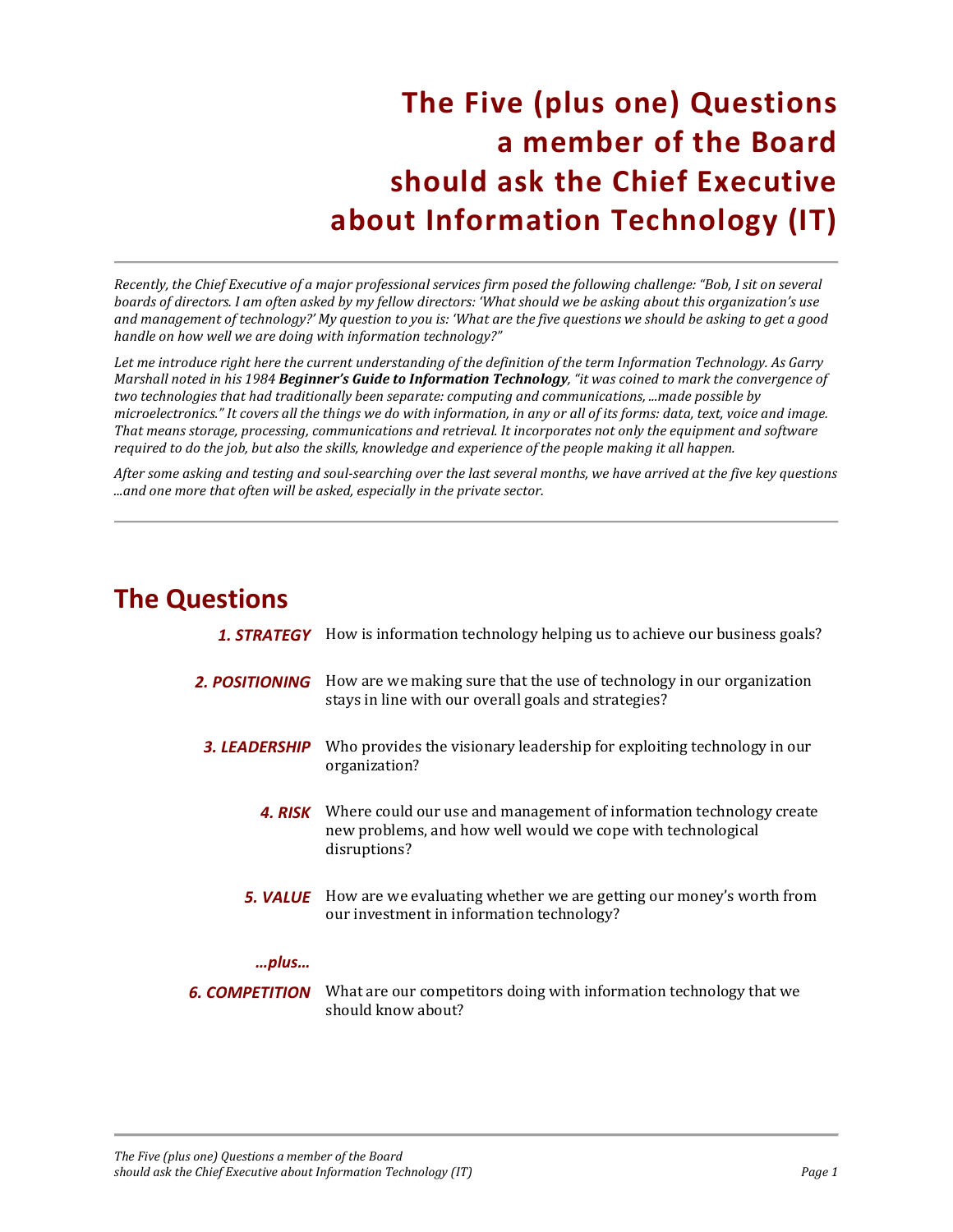These questions focus on the areas we believe have the greatest strategic significance to the organization. Addressing them enables organizations to confirm their direction and establish a framework for addressing all the other critical, urgent and visible issues regarding technology.

# **1 . Strategy sets the stage**

To see whether the IT strategy is properly lined up, test it against the basic driving force of the organization. Successful top management tends to focus its efforts on one of the following strategic areas:

| • products offered<br>• market needs                                                                                                                                                                         | marketplace  |
|--------------------------------------------------------------------------------------------------------------------------------------------------------------------------------------------------------------|--------------|
| • technology<br>• production capability<br>• method of sale<br>• method of distribution<br>• natural resources                                                                                               | capabilities |
| • size/growth<br>• return/profit                                                                                                                                                                             | results      |
| Like the overall business strategy itself,<br>IT is likely to touch on all nine areas,<br>but the key question is how, and how<br>well, information technology supports<br>that primary driving force of the |              |

business.

None of the remaining five questions makes sense unless the organization has a strategy for handling information technology that is aligned with the overall plans and goals of the business.

The starting point, then, is corporate vision: a clear sense of why the corporation exists and what it is trying to do. From that must flow corporate strategy, detailed plans that lay out how the company intends to reach its goals.

Corporate strategy must consider all the resources that may be required. Technology is only one slice of the resource pie, and must take its place alongside other resources such as people, funds, facilities and materials. Each of these resources will have its part to play in the overall scheme, and the right mix is likely to be different for each company.

Within an organization's plans, information technology itself can be used in many ways. At one end of the spectrum, it could be the key to improving efficiency and containing costs. In effect, this approach uses technology to help the company do the same things better. At the other end of the spectrum lies the use of IT to expand the range or volume of corporate business. This approach might focus on enhancing customer service or product quality and differentiation. The right approach is the one that fits best with the business strategy.

An effective IT strategy will clearly set out how a company's technological moves will support its broad corporate direction and where IT decision-making will fit in the organizational structure. Like the overall strategy, IT planning must deal with immediate concerns, but also keep an eye on possibilities and options that lie 10 or 15 years down the road. It should also define the company's focus, whether it be simply maintaining and upgrading existing systems or pursuing competitive advantage through innovative moves. Finally, an effective IT strategy should identify what resources will be needed to achieve its goals, and pinpoint what is and is not possible with different levels of investment.

One of the ways to test the alignment of IT is to look at its support of the basic driving force of the organization. Nine strategic areas have been identified where executive management can place their focus (see inset).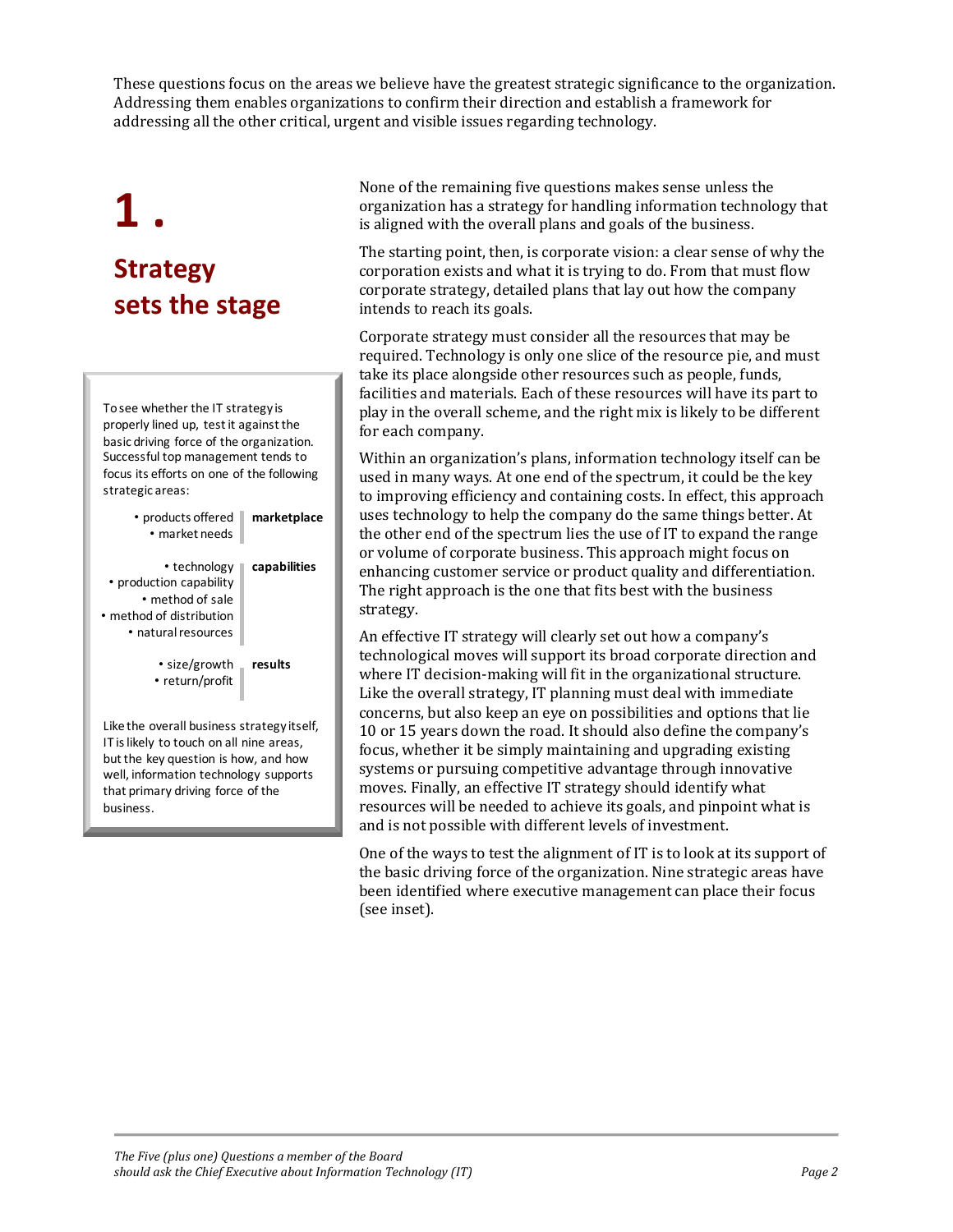## **2. Technology on the business totem pole**

The second question (POSITIONING) asks how the organization will keep its IT activities firmly in line with the organization's driving force (see inset).

Complaints about sluggish responses from Information Systems departments are common, especially when their help is needed to support new products the company wants to launch into the marketplace. Those urgent, market-driven demands reflect the fact that product life cycles have been cut dramatically in recent years. At the same time, the job of building systems to help deal with rapid changes in the market has become far more complex.

The IT department's job has not become impossible, but meeting the demand does mean using new approaches and techniques. That in turn requires a change in the management process, to ensure that systems managers are tied into the business as a whole and are prepared to respond quickly to changing corporate needs.

There are several useful indicators of how information technology is actually positioned in a company.

|            | <b>Organizational structure:</b> To what function and at what level does the manager responsible for IT report?                                                                       |
|------------|---------------------------------------------------------------------------------------------------------------------------------------------------------------------------------------|
|            | <b>Distribution/dispersion:</b> How much control over IT activities is spread around the company rather than being<br>centralized?                                                    |
|            | <b>Infusion:</b> How fluent are line managers and professionals with computer technology?                                                                                             |
|            | Dependence: To what extent do managers, professionals and administrative staff depend on<br>technology to do their jobs?                                                              |
|            | Utility: To what extent does IT help or hinder the organization's ability to introduce new<br>products or services to customers, or implement improvements to internal<br>operations? |
| Alignment: | How well is control over IT resources aligned with that of the business organization?                                                                                                 |

 A steady stream of complaints about slow responses from IT departments likely reflects a gap between what the company wants to achieve through information technology and the importance that IT is actually given within the organization's structure. In some companies, technology is treated as a necessary evil, most often as an administrative support tool; in others, it becomes an integral part of the products, services and the business itself.

There are opportunities almost anywhere to exploit technology in the pursuit of business goals. The closer IT is to the heart of the business, the greater are both the opportunities for success and the risks of failure. That's why the clearest positioning indicator of all may be the CEO's own level of interest in technological strategies and activities. If the CEO is not treating IT as an integral partner in the business in this day and age, there should be a well-considered reason why.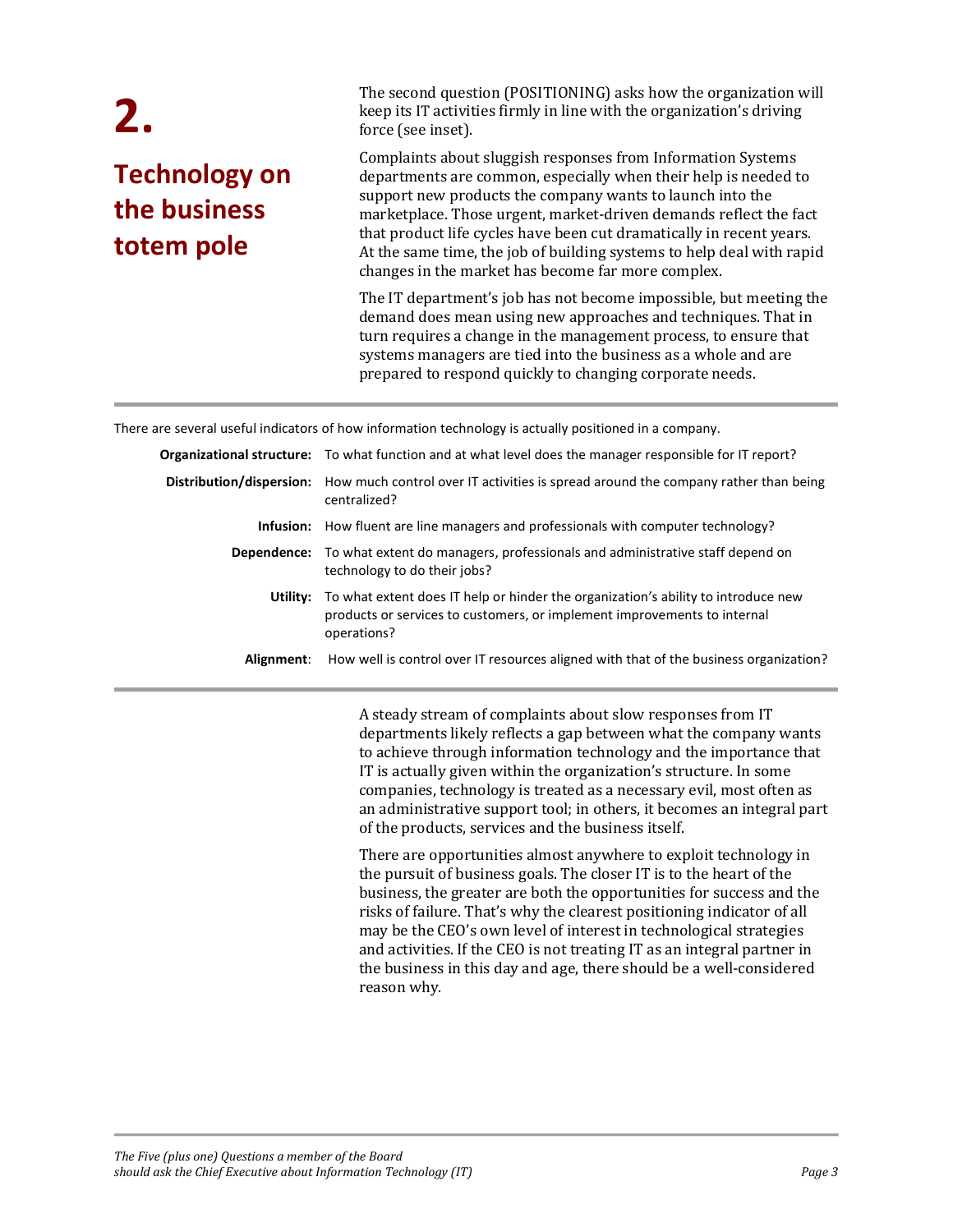# **3. Who's in charge?**

The third question is one of LEADERSHIP. Over the past 15 years, the leadership role has swung back and forth between corporate and divisional executives. Now that role seems to be splitting up, with different aspects of leadership settling at different points in the corporate structure.

Usually, responsibility for policies and overall strategy rests with the CEO. Specialized functions such as systems architectures, standards, guidelines and management of the corporate utility tend to stay in the IT department. But the focus for using technology in a business sense has shifted to line executives.

There is normally a lot of bleeding before the process of learning new roles is complete. People and organizations must both go through the painful learning curve from enthusiastic beginner through disillusioned learner and competent performer to committed leader.

Painful it may be, but in the organizations that are most successfully exploiting information technology, the line executives are leading the charge. They consider technology an essential resource to help them meet their business goals and objectives. They treat it not as an end in itself, but as one more resource like people, funds and facilities.

To exercise leadership, the executive must be aware both of the need to become a leader and of the opportunities for employing technology. He must then take action to turn some of those opportunities into realities.

To back up the efforts of line executives, the central IT function, whether it be a CIO with a half dozen staff or a 2,000-person IT organization, must exercise its leadership role by maintaining a stable but flexible support structure.

None of this can happen, however, without someone at the top pushing, pushing, pushing. The CEO's role is critical to underline the message that technology is important, but he too must never forget the need to keep technology aligned with the needs of his business. In the words of one executive: "Technology is critically important, ...but never lose sight of the customer."

There is no such thing as a risk-free technological strategy. Diving into new technologies poses one set of RISKS, but so does the decision to ignore developments in the IT marketplace.

As companies become more aware of the risks associated with technology, we are seeing a shift in attitude. The "if it ain't broke, don't fix it" mentality is giving way to the crisis management culture of "if it's not broken yet, now's the time to inspect it and put in a prevention/recovery plan for when it does break."

Companies must consider five aspects of risk: capacity, capability, currency, protection, and recovery.

In the first case, capacity, we are worried about whether the company can handle increased demand. This could be a matter of

**What happens if... ?** 

**4.**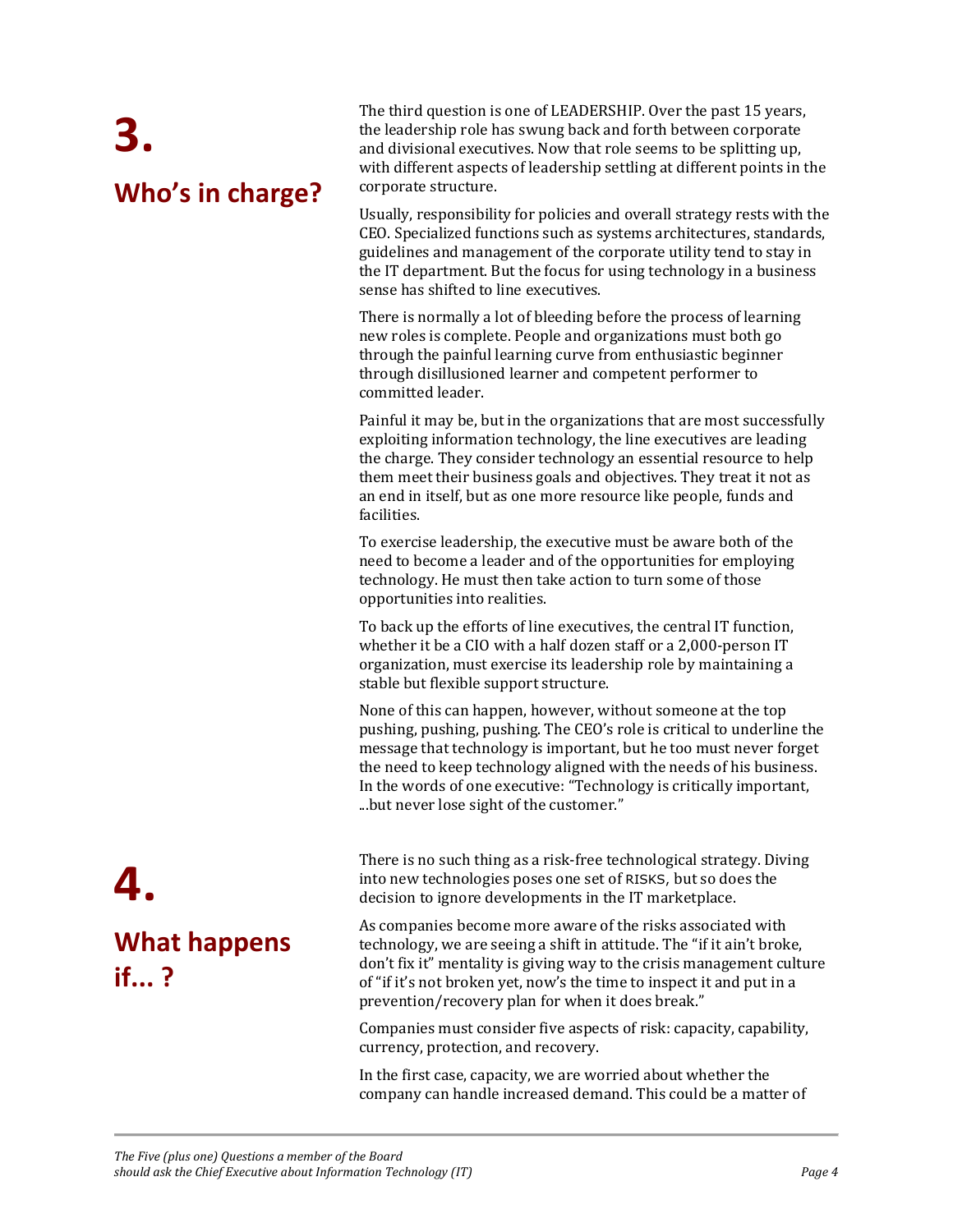#### The five dimensions of risk:

[1] *capacity* ...of the systems, facilities, networks, ...

[2] *capability* …of the people (technical and non-technical), equipment and systems, …

[3] *currency …*of the processing systems, technology in use, …

[4] *protection ...*of the data, processing systems, equipment and facilities, …

[5] *recovery* ...from wilful and accidental destruction or damage of equipment and facilities, loss of data, …

bigger business volumes, the need for more work stations or computer capacity or a requirement for more people with certain skills and experience.

There is an obvious cost to maintaining surplus capacity, one that is quite easy to calculate. In business terms, however, there is also a high long-term cost to "running out of gas," one that must be gauged in terms of lost business, of disgruntled customers who get fed up with the delays or errors caused by overloaded systems.

Similarly, one must consider the capability of the people involved in information technology to embark on new and complex development projects. A team entrenched in old methods and approaches poses serious risks. On the other hand, bringing in technical expertise from outside poses another kind of risk: a lack of knowledge of the organization and its goals and culture.

The question of currency deals with what a company's equipment can do. Is existing hardware and software being held together from day to day with baling wire and string? Can it be adapted to new products and services? Correcting problems in this area may involve expensive redevelopment of core applications. Risk management in this area can be a matter of allocating money and effort to "reinvestment" to keep systems up to date.

Protection refers to the safeguards (or lack of them) that prevent fraud and wilful destruction as well as unintentional damage. The latter is the most common, but its financial impact is outweighed by fraud and wilful activity. An organization must remember to protect its data, applications and networks as well as the physical equipment and facilities themselves.

The fifth case, recovery, deals with the organization's ability to weather a breakdown of its computer network, whether brief or prolonged. A fire in an Illinois computer center put a particular group of travel agents out of commission for 24 hours. When they were back in operation the next day, they experienced a 90% drop in business from normal volumes!

An effective disaster recovery plan will demonstrate in business terms how the organization will survive a "big hit." Like a fire drill procedure, it will clearly outline escape routes and show how quickly the organization can set up shop somewhere else. It will cover protection, back-up and recovery of the organization's data, its transaction processing capability, and its communications network.

It is impossible to eliminate risk. The directors must decide how much risk is acceptable. That in turn will vary widely by the organization's industry, size, use of technology, and personality. An audit performed by an outside party could give management a better sense of the costs and benefits of possible measures to reduce risk.

While security is not the glamorous side of the business, it is sobering to remember that well over one half of private sector organizations that experience a disaster never recover. With the age of the computer virus upon us, we must take unusual precautions to ensure our survival.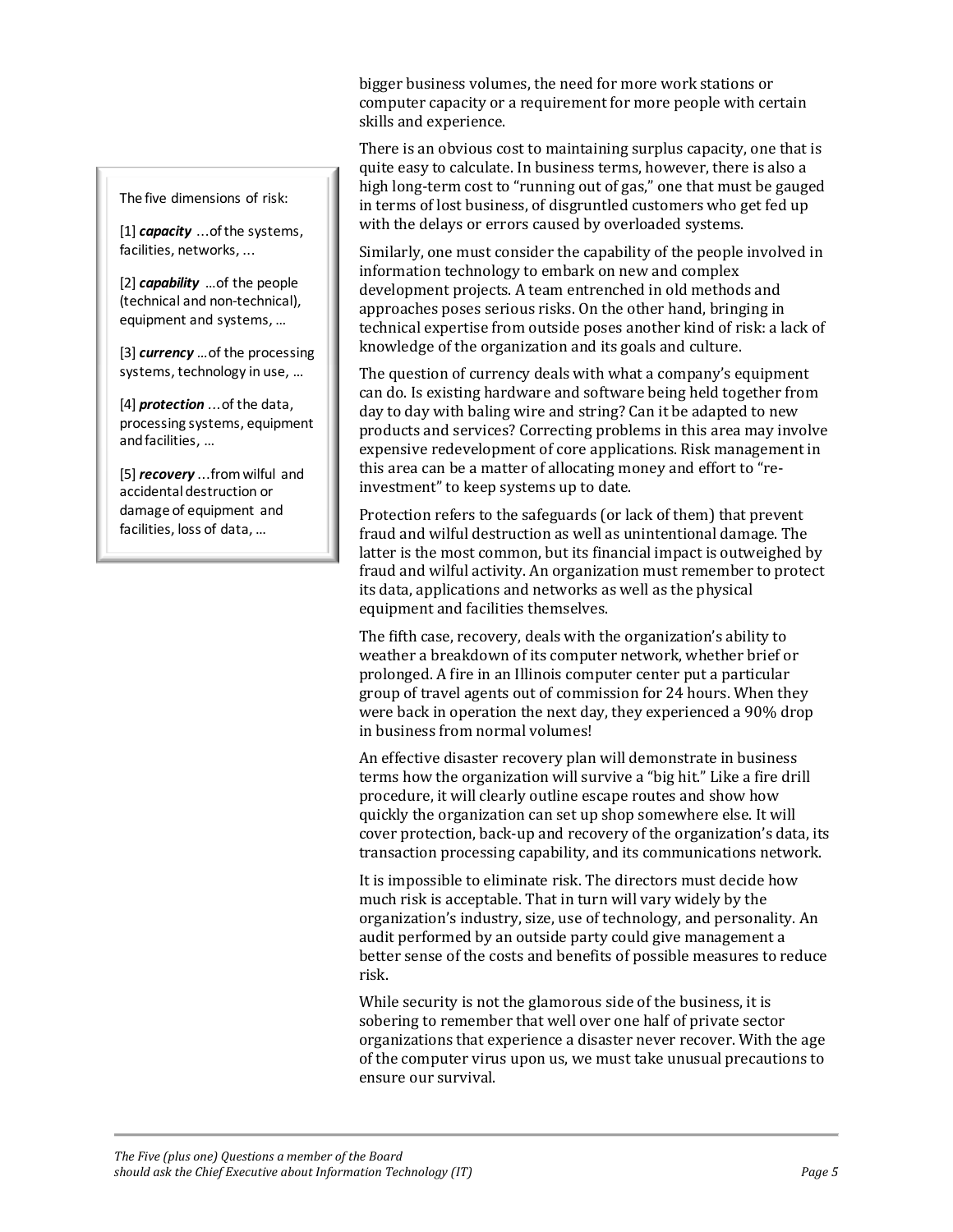# **5.**

## **Gauging the return on the IT investment**

Categories for measuring VALUE:

- [1] the degree to which the IT initiative *reduces the resources needed* to produce the required business results
- [2] the degree to which the IT initiative *increases or enhances the products and services* of the organization
- [3] the degree to which the IT initiative *generates a substantial and sustainable competitive advantage* for the organization.

All decisions on setting aside resources for information technology lead to the fifth key question which addresses VALUE: How does the company decide whether it is getting its money's worth?

The benefits of IT investment can be difficult to measure when stacked up against the hard numbers of cost. But the phrases used to describe the impact of technology on the organization may be clues both to its value and to the importance of IT within the company.

Some responses – "Our customers are telling us that our on-site price quotation and order-booking system gives us an edge over the competition;" and "The product management system has increased our plant's effective capacity by 20%, and product returns from customer complaints has reduced 50%, indicating an improvement in our quality" – reflect a sense that information technology is an integral partner in the business. Phrases focussing on clerical cost savings and reduced staff tend to (but not always) put IT into the same category as an office desk: of some importance, but not critical.

One of the first requirements, then, is to define how to measure value. There are three broad categories for measuring the value of technology to an organization. In general, it may cut costs; improve product quality or service; or generate a sustainable competitive advantage.

Cost cutting is a matter of using IT to produce the same business volume with fewer resources. This could mean cutting either the overall or per unit costs of people (clerical, professional or managerial); of office, production or service facilities; of product or support materials; or of money for either operating expenses or capital investment. Do not forget to include data as a material resource, and computing and communications equipment in the facilities category.

Reducing the resources required to produce a result often, but unfortunately not always, leads to improving performance as the organization peels away non-productive resources which otherwise get in the way of productive resources trying to do their jobs.

This leads to the second measure of value, the degree to which the IT initiative increases or enhances the products and services of the organization. This will tend to show up as extra revenue generated by:

- producing more of the same,
- increasing product quality,
- reducing delivery time, e.g., from order to receipt of goods,
- reducing reaction time, e.g., in response to rush or changed orders,
- developing offshoots or by-products,
- repackaging elements of existing products and services,
- producing new related products and services, or
- producing new *un*related products and services.

All of these, of course, may help an organization get a jump on, stay ahead of, or catch up with its competitors.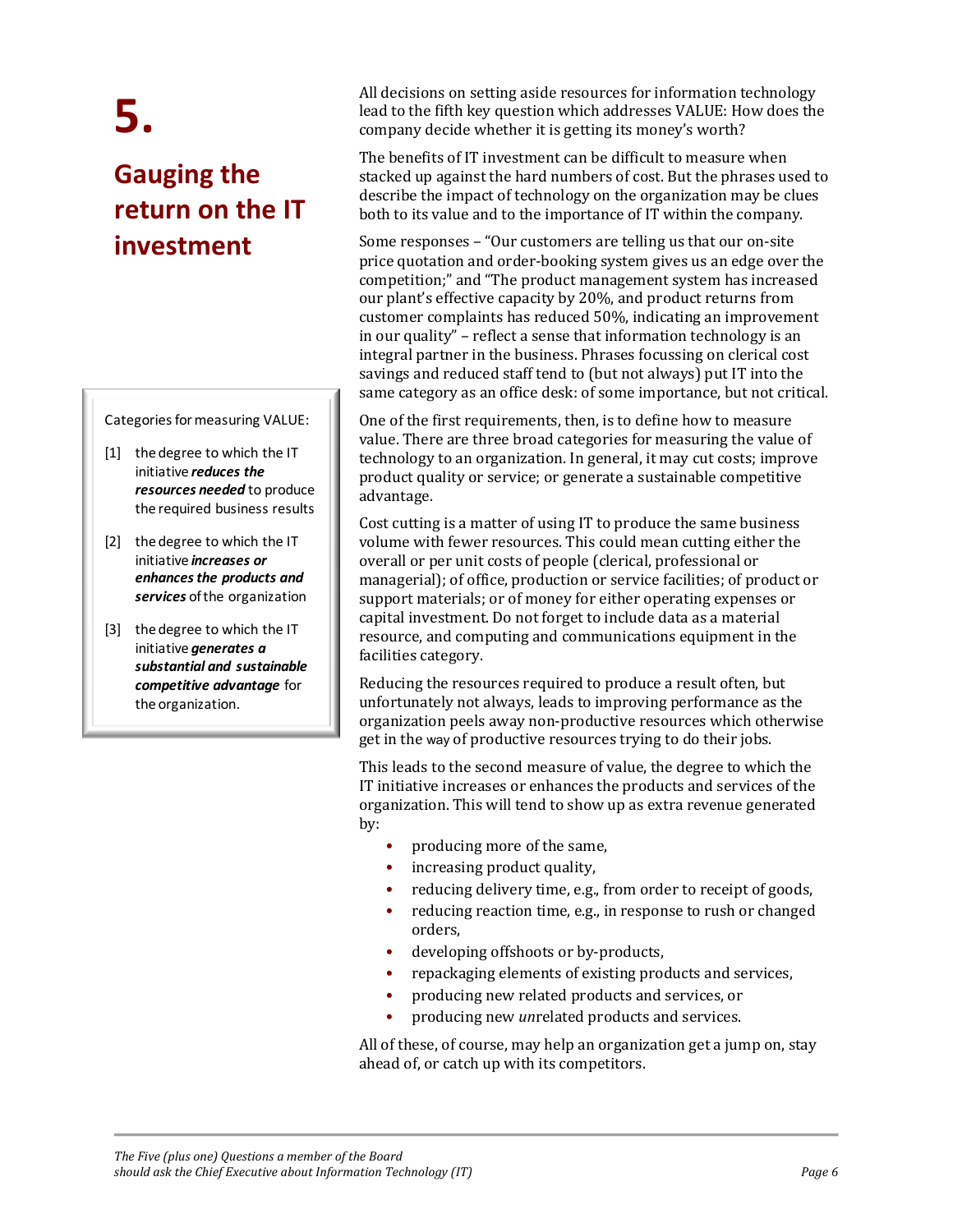Competitive advantage is very difficult to measure, but includes the value attached to:

- locking in customers,
- locking competition out of a market,
- positioning for the future through acquisitions, future products, diversification, or divestitures,
- generating competitive intelligence,
- becoming a preferred supplier,
- controlling the channel of distribution, and
- staff loyalty, retention and motivation.

The board of directors should not make IT decisions without some idea of the impact they will have in all three of these areas. This will in turn make it easier to ensure that each initiative is consistent with the business strategy.

The board should also look at the corollary: what will happen in each of these areas if the organization does *not* proceed with the proposed IT investment, or decides to delay action for a year?

Finally, board members must consider how the company will determine whether the investment generates the expected value. To do that, it must ensure that a system or procedure exists to monitor results. This measurement system, naturally, must be set up at the outset, before the initiative is launched.

To measure the value of the existing investment in technology, we would suggest selecting the half dozen largest IT applications, which probably absorb 40%-60% of total IT spending. Then work out the net benefit to the organization in terms of the above parameters. What would be the impact if these applications did not exist?

The value of investment in information technology is best determined by looking inwards and asking: How will this move help us?

Nonetheless, a single organization is rarely the fount of all wisdom, and it is always a good idea to keep an eye on "the COMPETITION." This is true even in the public sector, where departments and agencies may be jockeying for budgets and influence rather than for revenue and profits, but the concepts of value and comparative advantage remain important. Competitive intelligence provides a framework against which to measure various strategies, including our own.

Those who are able to leap into the lead with technology may be able to capture a market and lock others out. They may also blow a lot of money for little or no gain – a far more common result.

Once we know what others are doing, we should figure out what would happen to us if we followed suit. We should also consider the results of alternative strategies, either doing something differently or doing the same thing sooner or later than the competition. The purpose of looking at what others are doing should not be a matter of keeping up with the Joneses. Rather, it should help us return to the question of VALUE. A good IT investment will produce value. The

# **6. ...and what about the other guys?**